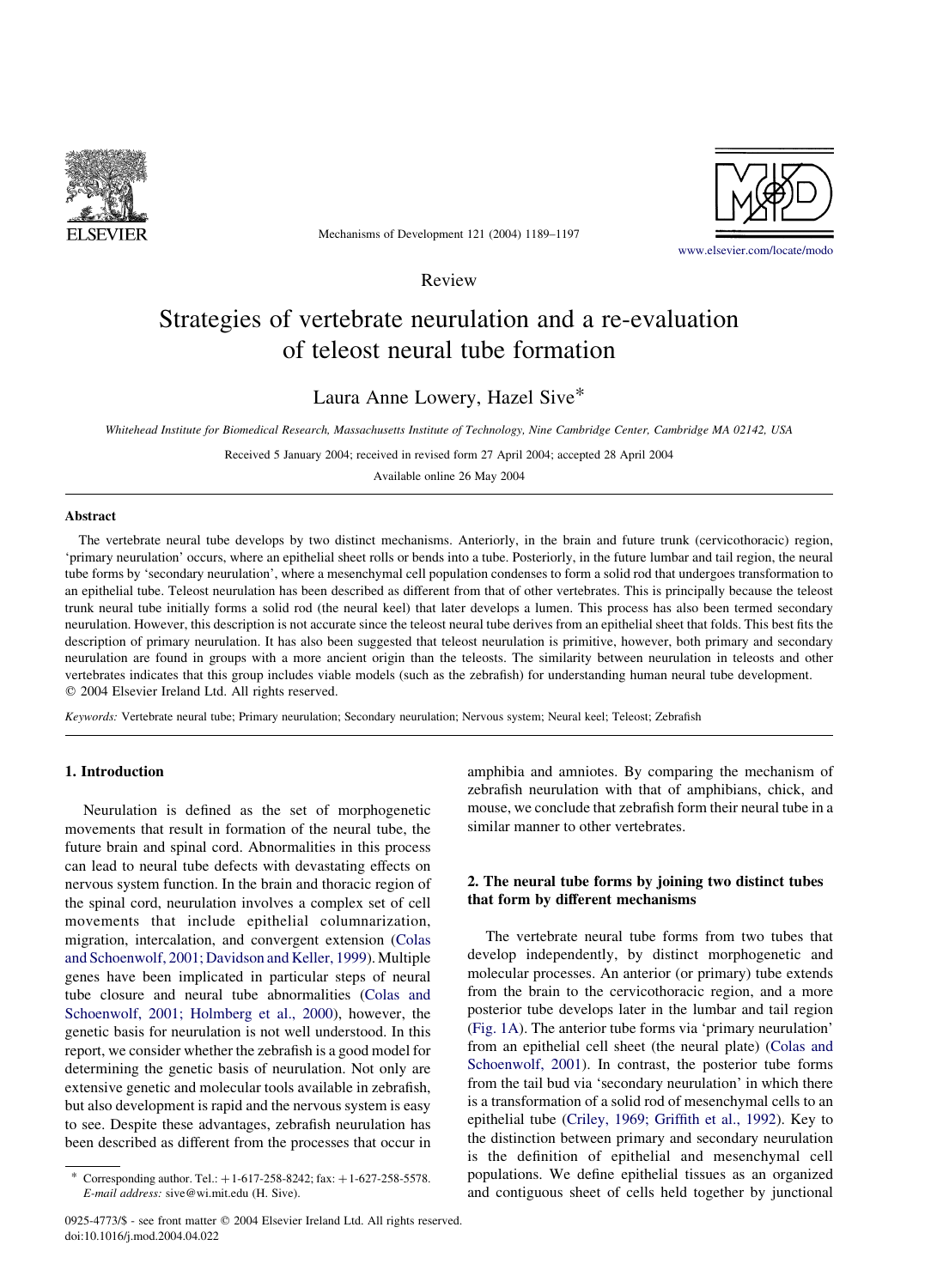<span id="page-1-0"></span>

R



Fig. 1. The neural tube forms by two different mechanisms along the anteroposterior axis. (A) Level of the neural tube at which primary and secondary neurulation occur. In a transition zone near the junction of primary and secondary tubes, a mix of the mechanisms may be present. (B) Comparison of primary and secondary neurulation. (a) Primary neurulation involves columnarization of an existing epithelium, and then rolling or folding the epithelium (blue). (b) secondary neurulation is characterized by condensation of mesenchyme (brown) to form a rod, which then undergoes an epithelial transition to form the neural tube.

complexes, while we define mesenchymal tissue as a loosely associated group of cells.

and secondary neurulation involve distinct morphogenetic and molecular mechanisms.

For both the primary and secondary neural tubes, closure of the tube does not occur synchronously along the anteroposterior axis, but generally progresses from anterior to posterior. Further, the precise position to which the anterior tube extends is variable in different organisms, and a region of transition between anterior and posterior neural tubes is often apparent. For example, in chick, there is an overlap region where primary neurulation occurs more dorsally and secondary neurulation more ventrally within the same neural tube. Thus, in this region, there are two neural tubes that eventually coalesce into a single tube ([Schoenwolf and Delongo, 1980](#page-8-0)). As will be discussed in the following sections, primary

#### 3. Primary neurulation

The key characteristic of primary neurulation is that it occurs from a preexisting epithelial substrate, which folds, rolls, or bends into a tube. The term 'primary' refers to the tissues involved in this process as derived from the three germ layers of 'primary body development' [\(Holmdahl,](#page-7-0) [1932; Nakao and Ishizawa, 1984\)](#page-7-0). Neurulation of the anterior neural tube has been carefully described in frog, chick, mouse, and rabbit [\(Davidson and Keller,](#page-7-0) [1999; Morriss-Kay et al., 1994; Peeters et al., 1998;](#page-7-0)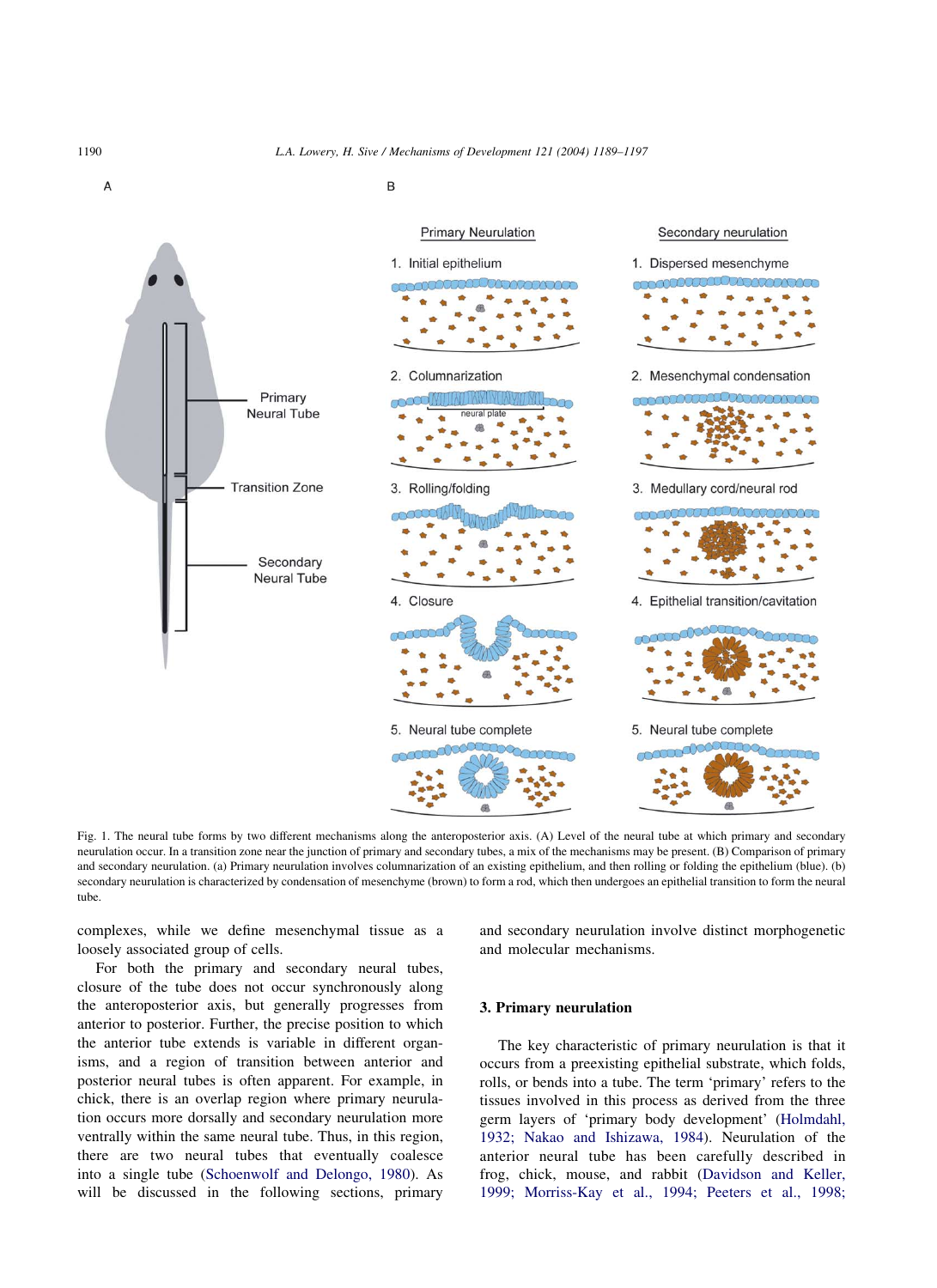<span id="page-2-0"></span>

Fig. 2. Variations of primary neurulation. The neural tube is shown at the open stage (top row) and after initial closure (bottom row) (see also [Fig. 1\)](#page-1-0). The initial flat neuroepithelium may roll smoothly into a tube (a), bend sharply at one (b) or more (c) hinge points, or form a solid rod of cells (d). See text for details.

[Smith and Schoenwolf, 1991](#page-7-0)), and while slightly different in each of these animals, the basic steps which are specific to primary neurulation are conserved in all these species (Fig. 2). These include columnarization of the ectoderm to form the neural plate, thickening of the edges of the neural plate to form the neural folds, convergent extension of the neural plate that assists bending to form the neural groove and also elongates the future neural tube, and closure of the groove to form the neural tube ([Fig. 1B\)](#page-1-0) [\(Colas and](#page-7-0) [Schoenwolf, 2001\)](#page-7-0).

While primary neurulation always starts with an epithelial substrate and ends with a tube, some of the steps involved can be quite variable between vertebrates and within one species at different levels of the anterior neural tube (Fig. 2). This variability is apparent at the point when an 'open' neural tube has formed, that is, one that is partially rolled up but where the folds have not yet fused. In order to form the open neural tube, there can be a smooth rolling of the epithelium (Fig. 2a). This occurs in the brain of the frog Xenopus and also in part of the mouse spinal cord. Another strategy to form the open neural tube is a bending of the epithelium at defined 'hinge points', where cells become wedge shaped (Fig. 2b,c). Even in a single species it has been shown that the neural plate folds or rolls differently depending on anteroposterior location and developmental stage ([Shum and Copp, 1996](#page-8-0)). For example, in mouse, at the 12 somite stage in the region of the posterior neuropore, one median acute bend or 'hinge point' is apparent, with the two sides of the neural plate elevating and simply folding up, leaving a slit-like lumen. Later, at the 20 somite stage, in the posterior neuropore region, there are two additional dorsolateral hinge points. Finally, at the 29 somite stage, the neuroepithelium at the posterior neuropore region rolls into a round tube, with no obvious hinge points [\(Shum and Copp, 1996\)](#page-8-0). Similarly, in the chick, along the length of the anterior neural tube, a median hinge point is located in the ventral midline (overlying the notochord), while in the brain region, two additional dorsolateral hinge points develop. As a result of the different movements involved in tube closure, the appearance of the initial neural tube cavity can be quite variable (Fig. 2). The lumen of the chick brain is large and diamond shaped,

whereas in the spinal cord region, it is slit-like [\(Smith and](#page-8-0) [Schoenwolf, 1991\)](#page-8-0). In Xenopus, the lumen of the spinal cord is initially occluded, and subsequently opens from ventral to dorsal ([Davidson and Keller, 1999](#page-7-0)). Finally, the open neural tube may not have a medial opening but may be a solid rod of cells, the neural 'keel' (Fig. 2d). This is apparent in Xenopus ([Davidson and Keller, 1999\)](#page-7-0), and, as will be discussed below, in the teleosts. Despite these variations, the underlying morphogenetic movements involved in the reshaping of the neuroepithelium are thought to be conserved.

A large number of candidate genes and molecules have been implicated in defects of primary neurulation and include those that regulate cell adhesion and cytoskeletal dynamics (see reviews [Copp et al., 2003; Colas and](#page-7-0) [Schoenwolf, 2001](#page-7-0)). Although it is not yet clear whether these candidate genes directly affect the neural tube or act more indirectly, recent studies have begun to address the molecular mechanisms involved. For example, the actin binding protein Shroom regulates apical constriction and is required for hingepoint formation during neural tube closure in Xenopus [\(Haigo et al., 2003](#page-7-0)). The adhesion signaling molecule p190 RhoGAP may also play a role in neural fold closure, for its loss disrupts the apical constriction of neuroepithelial cells ([Brouns et al., 2000](#page-7-0)). The non-canonical Wnt pathway plays a key role in the convergent extension movements of the neural plate ([Wallingford and Harland,](#page-8-0) [2002; Wiggan and Hamel, 2002](#page-8-0)). Mutation of the cell membrane signaling molecule ephrin A5 prevents the fusion of the neural folds at the dorsal midline, but does not effect their elevation or apposition ([Holmberg et al., 2000\)](#page-7-0). Moreover, a wide variety of teratogenic agents disrupt cranial but not cervicothoracic primary neural tube closure, showing that primary neurulation may not be regulated uniformly along the neural tube [\(Copp et al., 1990; Shum and](#page-7-0) [Copp, 1996](#page-7-0)).

#### 4. Secondary neurulation

In contrast to primary neurulation, the term secondary neurulation refers to the 'secondary body development' that occurs in vertebrates, in which the posterior or tail region of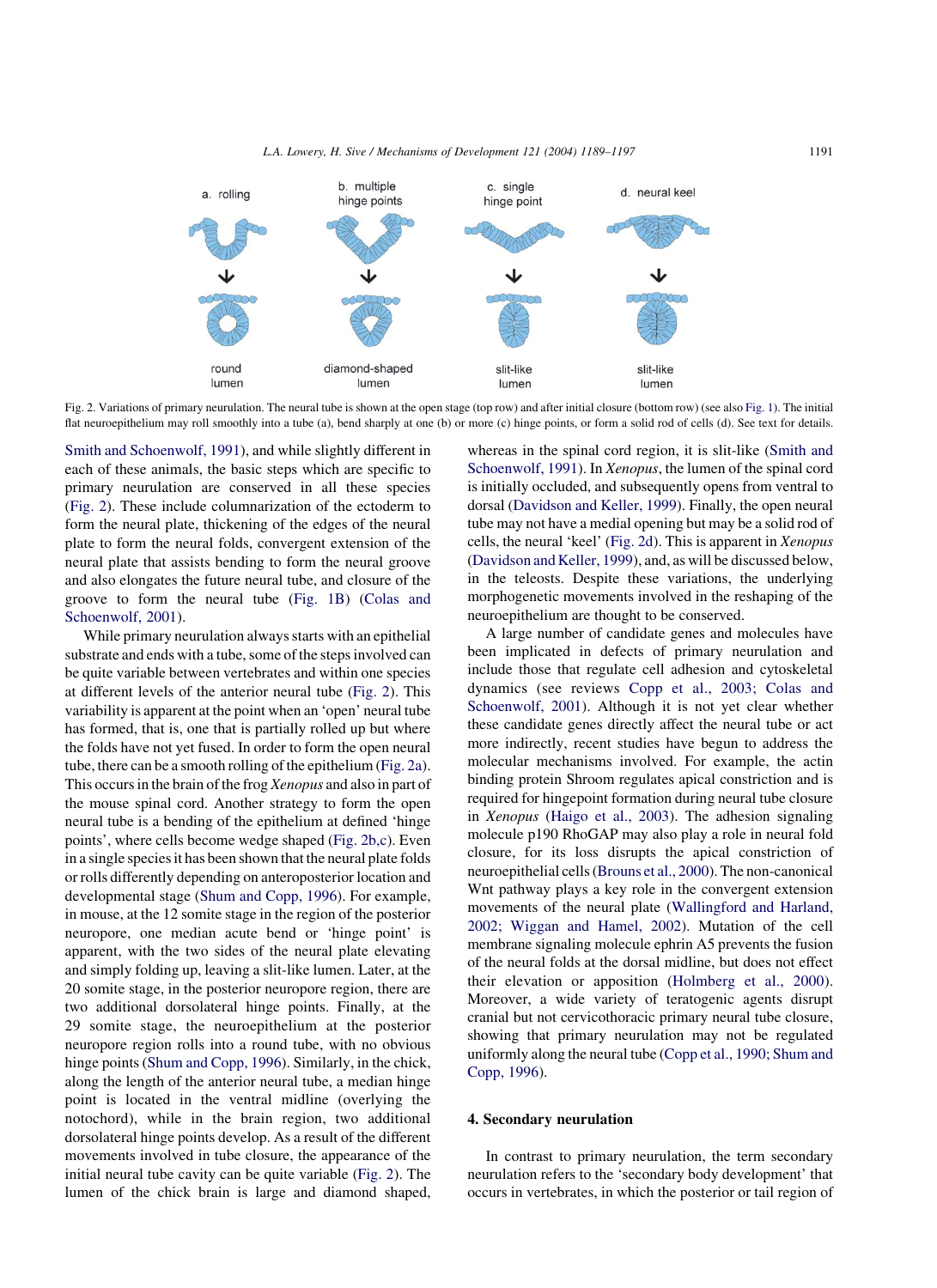the organism develops from tissue of the undifferentiated tail bud after more anterior regions have developed [\(Griffith](#page-7-0) [et al., 1992; Holmdahl, 1932; Nakao and Ishizawa, 1984;](#page-7-0) [Schoenwolf and Delongo, 1980](#page-7-0)). The unifying concept underlying secondary neurulation is that the posterior neural tube derives from a mesenchymal population of cells, rather than an epithelial population as in primary neurulation. These mesenchymal cells coalesce into a rod (the medullary cord) that transforms to an epithelium (the presumptive neuroepithelium) and a lumen develops to form a tube. Thus, during secondary neurulation, there is no epithelial neural plate intermediary equivalent to the case in primary neurulation ([Fig. 1B](#page-1-0)).

As in primary neurulation, there are a number of variations to secondary neurulation in different species or in the same species at different stages (Fig. 3). In mouse, after medullary cord formation, the secondary neural tube forms by two mechanisms. In day 9.5–10 embryos, the entire mesenchymal region undergoing neurulation becomes epithelial, with later appearance of a lumen (Fig. 3a). In older embryos (day  $11-12$ ), only the dorsal part of the medullary cord becomes an epithelium initially—the medullary 'plate' (Fig. 3b). Mesenchymal cells are recruited from the edges of the plate and added to the epithelium to eventually form a tube ([Schoenwolf,](#page-8-0) [1984\)](#page-8-0). In chick, formation of the medullary cord is followed by a separation into two cell populations: the central cells remain mesenchymal, while the peripheral cells become epithelial (Fig. 3c). Cavitation occurs at the boundaries between these two populations, where small cavities of



Fig. 3. Variations of secondary neurulation. The neural tube is shown subsequent to condensation of the starting mesenchyme into the medullary cord (see also [Fig. 1\)](#page-1-0). In one variation (a) a solid mass of epithelium (the medullary rosette) expands to form a lumen. (b) A medullary plate comprises an epithelium abutting mesenchyme with a space between. The epithelium expands to replace the mesenchyme with concomitant lumen expansion. (c) The medullary cord may form an epithelium at its edges while mesenchyme remains centrally. A lumen forms by expansion of spaces between the epithelium and mesenchyme and by loss of the mesenchyme. See text for details.

varied size and shape form and coalesce into a single, central lumen ([Catala et al., 1995; Schoenwolf and](#page-7-0) [Delongo, 1980](#page-7-0)).

It is likely that the molecular mechanisms underlying secondary neurulation are distinct from those involved in primary neurulation, however, few candidate genes implicated in secondary neurulation have been identified. One example of a candidate gene is N-CAM. Whereas the form of N-CAM with a low sialic acid content has been implicated in primary neurulation, the highly sialated form has been suggested to be important for the mesenchymal to epithelial transition of secondary neurulation ([Griffith et al.,](#page-7-0) [1992; Sunshine et al., 1987](#page-7-0)). The secreted protein, midkine, has been implicated in the mesenchymal to epithelial transition during formation of the chick secondary neural tube [\(Griffith, 1997](#page-7-0)). Mesenchymal to epithelial transitions also occur during formation of other hollow structures. For example, in the early mouse embryo, this process transforms the solid embryonic ectoderm into the columnar epithelium surrounding the proamniotic cavity. BMP signaling plays a role in this conversion process [\(Coucouvanis and Martin,](#page-7-0) [1995, 1999\)](#page-7-0) and it is plausible that the molecular mechanisms underlying formation of a proamniotic cavity and secondary neural tube are conserved.

#### 5. Teleost neurulation: background

Descriptions of teleost neurulation have been confusing. This is primarily because in the brain and trunk region, the zebrafish neurectoderm first forms a solid rod, the neural keel, and only later forms a tube with a lumen [\(Fig. 2d\)](#page-2-0). Initially, the neural keel was thought to be a mass of mesenchymal cells, and neurulation therefore equivalent to the secondary process that occurs in the tailbud of most animal groups ([von Kupffer, 1890; Reichenbach et al.,](#page-8-0) [1990\)](#page-8-0). More careful examination using several model systems, including the zebrafish, showed that this is not correct [\(Geldmacher-Voss et al., 2003; Kingsbury, 1932;](#page-7-0) [Miyayama and Fujimoto, 1977; Reichenbach et al., 1990;](#page-7-0) [Strahle and Blader, 1994\)](#page-7-0). However, teleost neurulation has continued to be termed secondary ([Geldmacher-Voss et al.,](#page-7-0) [2003; Handrigan, 2003; Kimmel et al., 1995; Papan and](#page-7-0) [Campos-Ortega, 1994\)](#page-7-0). Given the variations of primary and secondary neurulation in other groups, we re-evaluated the literature and the mechanism of teleost neurulation.

#### 6. Mechanism of zebrafish trunk neurulation

In the zebrafish, which we consider as a teleost model, only the spinal cord (anterior trunk region) has been carefully examined ([Fig. 4\)](#page-4-0). Several studies have analyzed zebrafish neurulation using fate mapping, time-course serial sectioning, and confocal time-lapse imaging of neurulation movements in vivo [\(Geldmacher-Voss et al., 2003;](#page-7-0)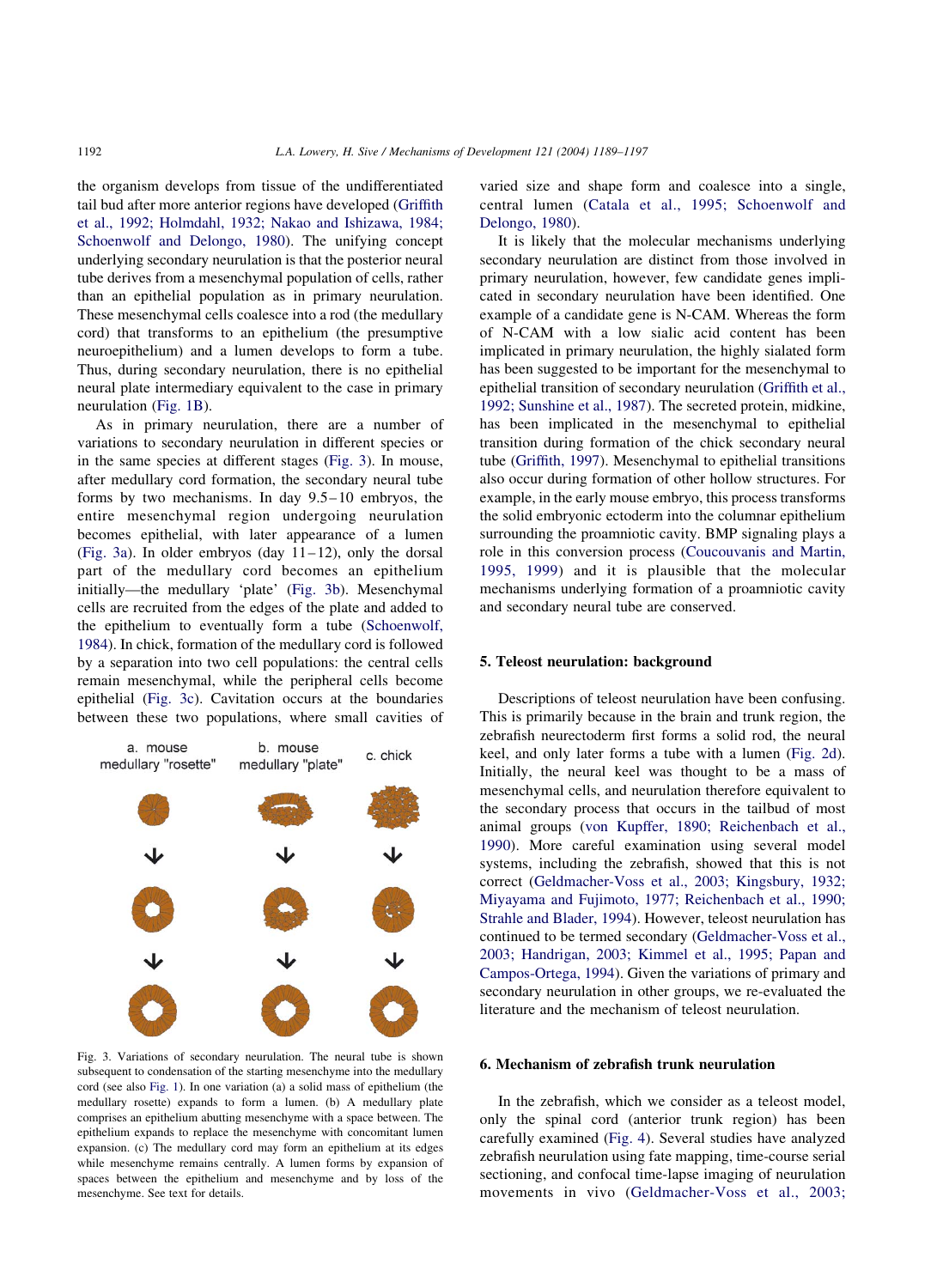<span id="page-4-0"></span>[Kimmel et al., 1994; Papan and Campos-Ortega, 1994;](#page-7-0) [Papan and Campos-Ortega, 1999; Schmitz et al., 1993](#page-7-0)). We consider the events of zebrafish neurulation in developmental order, and highlight aspects of this process that have



Fig. 4. Zebrafish trunk neurulation. An initial epithelium columnarizes to form the neural plate, which then forms a solid neural keel and solid tube. The midline of the tube becomes distinct and a lumen opens from ventral to dorsal. Neural plate cells lineage labeled prior to neural keel formation (red and green) maintain their relative positions during neural tube formation, indicating that cells form the keel by cryptic rolling or folding. The derivation of the zebrafish neural tube from an epithelium and the cell movements involved are typical of primary neurulation.

led to its designation as different from that of neurulation in other vertebrates.

As in other vertebrates, an early step in zebrafish neurulation is formation of the neural plate. It is not clear whether cells in the zebrafish neural plate are connected by tight junctions, as expected for an epithelium. Indeed, the zebrafish neural plate does not show polarized expression of ZO-1, a molecule that can be associated with tight junctions and/or adherens junctions, but is not an unequivocal epithelial marker [\(Geldmacher-Voss et al., 2003; Aaku-Saraste](#page-7-0) [et al., 1996](#page-7-0)). Expression of occludin, which does always indicate the presence of tight junctions, and is present in the neuroepithelium of other vertebrate embryos undergoing neurulation [\(Aaku-Saraste et al., 1996](#page-7-0)), has not been analyzed in zebrafish. However, morphologically the zebrafish neural plate is clearly an epithelium in the sense of being a cohesive sheet of cells which moves in an ordered manner. In particular, the lateral edges of the neural plate thicken and neural plate cells appear to 'sink' and form the neural keel, which is a solid mass or rod of cells ([Schmitz](#page-8-0) [et al., 1993](#page-8-0)). Recent data shows that even at the neural keel stage, the midline is distinct [\(Geldmacher-Voss et al., 2003\)](#page-7-0), with a pseudostratified columnar epithelium on either side. Subsequently, the lumen of the neural tube opens, beginning ventrally and moving dorsally [\(Schmitz et al., 1993\)](#page-8-0). The initial epithelial nature of the zebrafish neural plate suggests that zebrafish trunk neurulation occurs by a primary neurulation mode. It has been argued that there is no obvious 'rolling up' of the zebrafish neural plate, for there is no obvious elevation of neural folds, and instead the neural plate seems to sink down into the embryo. However, fate mapping indicates that the movements of the neural plate are equivalent in teleosts and other vertebrates, where initial mediolateral cell position corresponds to later dorsoventral position in the neural tube (Fig. 4) [\(Papan and Campos-](#page-8-0)[Ortega, 1994\)](#page-8-0). Even more convincingly, confocal timelapse imaging in vivo shows a clear rolling of the neural plate, characteristic of primary neurulation [\(Geldmacher-](#page-7-0)[Voss et al., 2003](#page-7-0)). Consistently, in the teleost Chiclasoma nigrofasciatum, a dorsal median neural groove is visible once the covering enveloping layer is removed from the embryo [\(Reichenbach et al., 1990\)](#page-8-0). Thus, both the initial cell type and cell movements of the zebrafish are characteristic of primary neurulation.

Another phenomenon that has suggested teleost neurulation is unusual is the ability of daughter cells to cross the midline of the zebrafish neural keel, prior to lumen formation. Some cells have been shown to cross the midline of the Xenopus and chick neural tubes soon after closure ([Collazo et al., 1993; Schoenwolf, 2003](#page-7-0)), although not at the frequency which occurs in zebrafish [\(Geldmacher-Voss](#page-7-0) [et al., 2003\)](#page-7-0). The ability of cells to cross the midline and the reorganization of the neural keel cells as the lumen opens, raises the question of whether neural keel cells have mesenchymal character that allows them to move relative to one another. Although cells can cross the midline,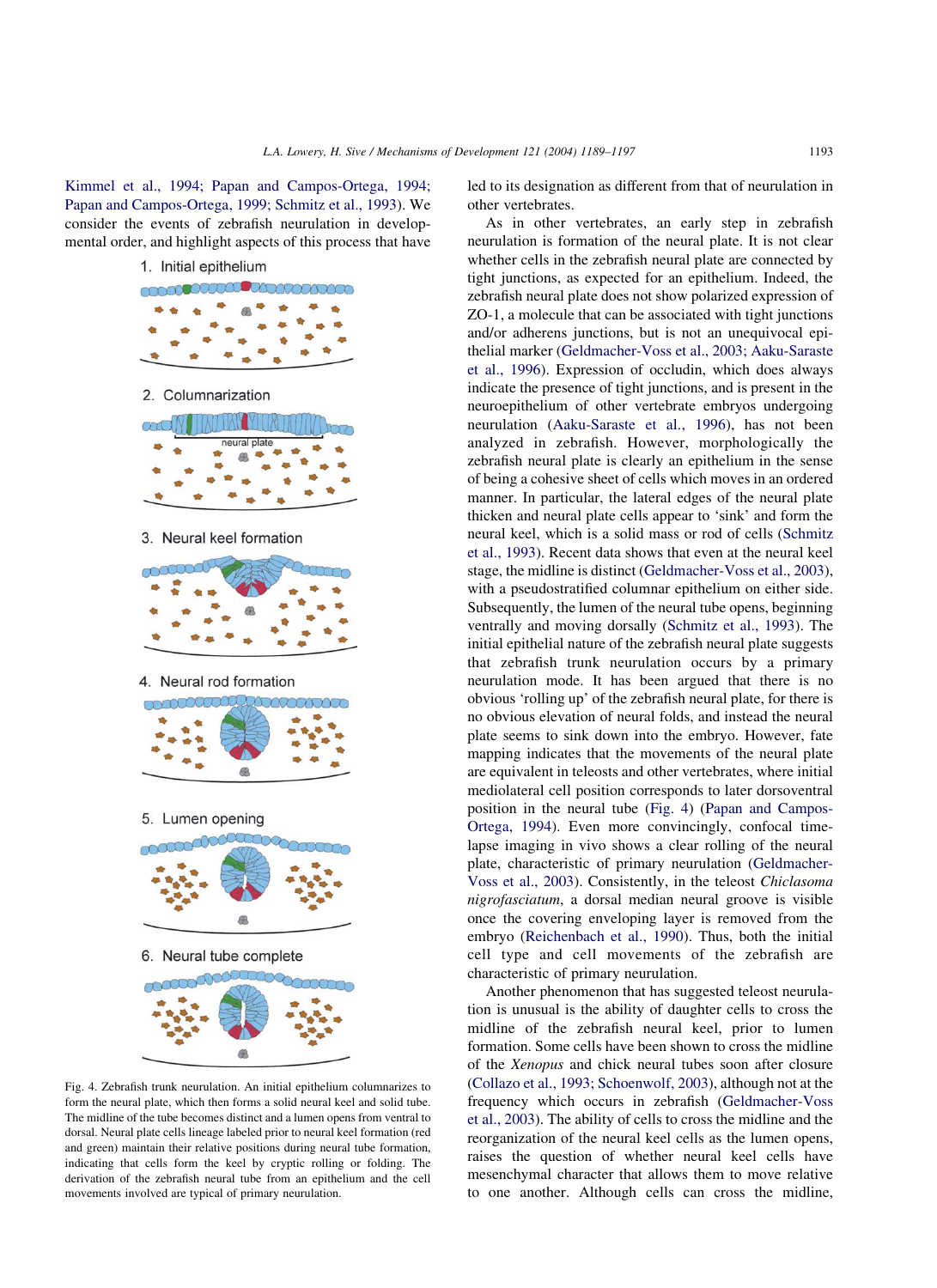the midline is always apparent, emphasizing that the neural keel is not simply a mass of disorganized mesenchymal cells. The distinction between mesenchymal and epithelial cells is fluid as these tissue states are interconvertible. However, rather than being discrete states, epithelial and mesenchymal tissues may form a continuum of cell states, where epithelial cell populations may have some mesenchymal character, and vice versa. This may be particularly true where an epithelium is undergoing cell rearrangement. For example, in the *Xenopus* neural tube during convergent extension, the epithelium transiently consists of bipolar protrusive cells that appear much more 'mesenchymal' than epithelial [\(Davidson and Keller, 1999](#page-7-0)). Similarly, in the zebrafish neural keel, the neuroepithelium may comprise cells less tightly associated than some epithelia but much more organized than a typical mesenchymal tissue.

Perhaps the major point of confusion with regard to teleost neurulation is the opening of a lumen in the neural keel after formation of this solid tube. This is the phenomenon that has led to the designation of teleost trunk neurulation as secondary ([Kimmel et al., 1995; Papan](#page-8-0) [and Campos-Ortega, 1994](#page-8-0)). However, this is not an accurate use of the term secondary neurulation, since the initial substrate for the trunk neural tube is epithelial and not mesenchymal. Lumen formation after initial primary neurulation is not a teleost-specific phenomenon, and in both chick and Xenopus, the trunk spinal cord is initially occluded, with a lumen developing after neural tube closure. Indeed, the developing Xenopus spinal cord appears similar to the zebrafish neural keel ([Davidson and Keller, 1999\)](#page-7-0). Although it has not yet been investigated, it is likely that true secondary neurulation occurs in the tailbud region of the zebrafish as in other vertebrates.

In conclusion, assessment of the literature has allowed us to understand the range of variation that is found in primary neurulation. This assessment in combination with experiments in the zebrafish strongly suggests that in the trunk region of zebrafish, the neural tube forms by a primary neurulation mechanism.

# 7. Evolutionary considerations: is zebrafish neurulation primitive?

The distinction between primary and secondary neurulation is particularly apparent in the stages that bracket formation of the neural tube. For example, prior to neural tube formation, primary neurulation utilizes a flat neural plate whereas secondary neurulation begins with a mesenchymal population of cells, which condense. These early stages may best serve as comparisons for evolutionary conservation. As discussed above, details of the precise movements in different vertebrates show a variety of solutions to the problem of changing the sheet of neural plate cells into a tube, and these details may be less helpful in evolutionary comparisons.

Previous descriptions of zebrafish trunk neurulation have suggested that this process is more primitive than neurulation in 'higher' vertebrates. This does not appear to be true, since organisms from more primitive lineages clearly undergo both primary and secondary neurulation. For example, the sturgeon, from a more ancient lineage than zebrafish, generates the neural tube by a direct folding of neural plate epithelium ([Ginsburg and Dettlaff, 1991](#page-7-0)). The myxinoids (hagfish) and elasmobranches (sharks and rays), from even more primitive lineages, use primary neurulation in the brain and spinal cord region and secondary neurulation in the tail ([Nakao and Ishizawa, 1984\)](#page-8-0). Amphioxus and ascidians (both protochordates) roll up an epithelial neural plate [\(Conklin, 1932; Holland et al., 1996;](#page-7-0) [Swalla, 1993](#page-7-0)), characteristic of primary neurulation.

Thus, evolutionarily, teleosts are flanked by more ancient and more modern lineages that employ primary neurulation anteriorly and secondary neurulation posteriorly. This is consistent with conclusions that teleost trunk neurulation should be described as primary.

### 8. Molecular mechanisms of neurulation: where does the zebrafish fit in?

The morphological similarities between primary neurulation in zebrafish and other vertebrates indicate that the underlying molecular mechanisms will also be similar. Conservation of neural patterning mechanisms between zebrafish and other vertebrates (reviewed in [Tropepe and](#page-8-0) [Sive, 2003\)](#page-8-0) further supports this hypothesis. However, surprisingly little molecular and genetic analysis of zebrafish neurulation has been reported. Although a comprehensive screen in fish for neurulation mutants has not been carried out, previous large scale screens for embryonic lethal mutants identified many with defects in nervous system development [\(Jiang et al., 1996; Schier et al.,](#page-8-0) [1996\)](#page-8-0). In [Table 1,](#page-6-0) we list some of the zebrafish mutants (and corresponding genes) with phenotypes consistent with neurulation defects, although most have not been well characterized. Some show clear abnormalities in neurulation, others display neural tube or neural determination defects that may include abnormal neurulation. Several of the mutated genes correspond to those with a neurulation or neural tube defect in mice, supporting the proposal that molecular mechanisms of neurulation are conserved. However, fish and mouse phenotypes may be different or of differing severity, reflecting subtle differences in gene function and/or genetic redundancy between these species. Below, we discuss a few examples of zebrafish mutants and the principles they illustrate.

One of the most striking neurulation mutants in zebrafish corresponds to N-cadherin, a calcium dependent cell adhesion molecule ([Lele et al., 2002; Malicki et al.,](#page-8-0) [2003\)](#page-8-0). Several loss-of-function alleles have been isolated ( parachute, glass onion) which show a severe neurulation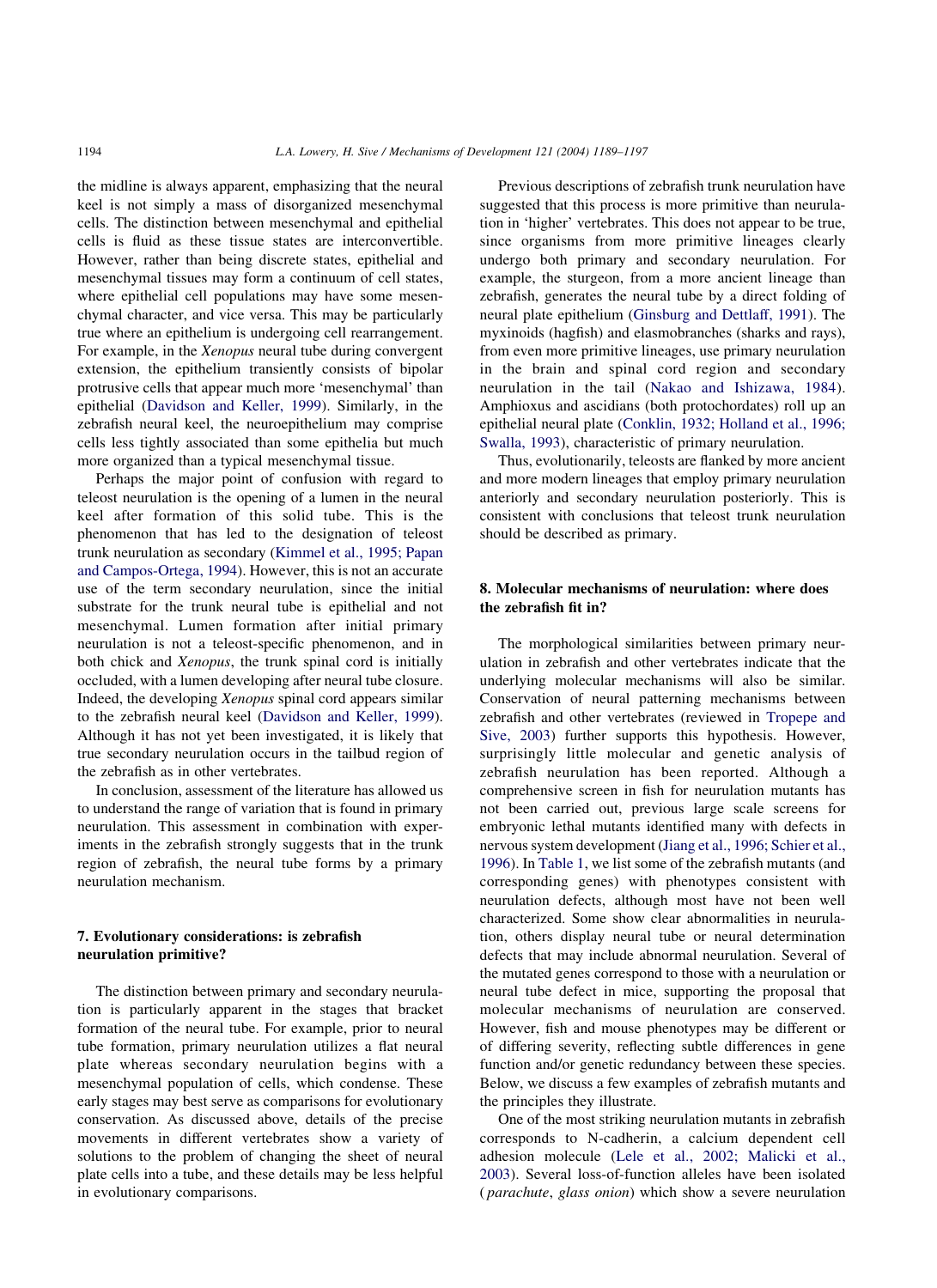<span id="page-6-0"></span>Table 1 Selected zebrafish mutants with putative neurulation defects

| Mutant                   | Gene              | Function/Phenotype (Ref.)                             |
|--------------------------|-------------------|-------------------------------------------------------|
| Trilobite <sup>a</sup>   | vangl2            | PCP pathway defects in cell movement                  |
|                          |                   | (Jessen et al., 2002; Kibar et al., 2001)             |
| Grumpy                   | lamb1             | Adhesion (laminin beta 1) notochord and brain         |
|                          |                   | defects (Parsons et al., 2002)                        |
| Heart and                | $a P K C \lambda$ | <b>Epithelial Polarity</b> retina/neural tube defects |
| soul                     |                   | (Horne-Badovinac et al., 2001; Peterson et al.,       |
|                          |                   | 2001)                                                 |
| Nagie oko                | nok               | Epithelial Polarity (MAGUK) retina/ brain             |
|                          |                   | defects (Wei and Malicki, 2002)                       |
| Parachute/               | n-cad             | Cell Adhesion neural tube/eye defects                 |
| Glass onion <sup>a</sup> |                   | (Lele et al., 2002; Malicki et al., 2003)             |
| Sleepy                   | lamc1             | Adhesion (laminin gamma 1) irregular brain            |
|                          |                   | shape (Parsons et al., 2002)                          |
| Sonic you <sup>a</sup>   | shh               | <b>Hedgehog</b> defects in neural patterning (Harris  |
|                          |                   | and Juriloff, 1997; Schauerte et al., 1998)           |
| One eyed                 | oep               | Nodal (EGF-CFC member and a co-receptor               |
| pinhead                  |                   | for nodal) cyclopia, mutation in human                |
|                          |                   | holoprosencephaly (Zhang et al., 1998)                |
| Masterblind <sup>a</sup> | axin1             | Neural specification reduced eye/forebrain            |
|                          |                   | (Heisenberg et al., 2001; Zeng et al., 1997)          |
| Neckless <sup>a</sup>    | aldh1a2           | Neural specification (retinaldehydrogenase            |
|                          |                   | type 2) defects in neural tube and paraxial           |
|                          |                   | mesoderm, (Begemann et al., 2001;                     |
|                          |                   | Niederreither et al., 1999)                           |
| Somitabun <sup>a</sup>   | smad5             | Neural specification expansion of neuroectoderm       |
|                          |                   | (Chang et al., 1999; Hild et al., 1999)               |
| Lock jaw/                | tfap2a            | Neural crest development (Harris and Juriloff,        |
| Mont blanc <sup>a</sup>  |                   | 1997; Holzschuh et al., 2003; Knight et al.,          |
|                          |                   | 2003)                                                 |

<sup>a</sup> Indicates zebrafish mutants carrying mutations in zebrafish orthologs of mouse NTD genes ([Juriloff and Harris, 2000](#page-8-0)).

defect, including disruption in neuroectodermal cell adhesion and convergent extension movements ([Lele et al.,](#page-8-0) [2002\)](#page-8-0). Although N-cadherin also is expressed during neurulation in mammals, the mouse null mutant displays undulation of the neural tube but maintains epithelial integrity ([Radice et al., 1997\)](#page-8-0). It is likely that in the mouse mutant, other cell adhesion molecules can partially substitute for the loss of N-cadherin. There are over 80 cadherins in mammals (reviewed in [Yagi and Takeichi,](#page-8-0) [2000](#page-8-0)), including over a dozen in the nervous system [\(Redies](#page-8-0) [and Takeichi, 1996](#page-8-0)), and it has been shown that cadherins can substitute for each other in several experiments. For example, E-cadherin can rescue the cardiac phenotype of N-cadherin knockouts in mice [\(Luo et al., 2001\)](#page-8-0). Disruption of chick N-cadherin shows a moderate phenotype lying between the zebrafish and mouse defects- layering of the neural tissue remains but the epithelial structure is disrupted [\(Ganzler-Odenthal and Redies, 1998\)](#page-7-0).

The planar cell polarity (PCP) pathway, mediated by non-canonical Wnt signaling and necessary for convergent extension movements during Xenopus neurulation, has also been shown to be necessary for zebrafish cell movements. For example, the zebrafish mutant trilobite has a mutation in

a gene homologous to the mouse loop-tail, a PDZ domain containing protein in the PCP [\(Jessen and Solnica-Krezel,](#page-7-0) [2004; Jessen et al., 2002; Kibar et al., 2001a,b\)](#page-7-0). While the mouse mutant exhibits a severe neural tube defect in which the neural tube fails to close, the zebrafish mutant displays gastrulation and neuronal migration defects [\(Jessen et al.,](#page-7-0) [2002](#page-7-0)). It is possible that the gastrulation defect masks later neurulation defects or that the differences in mouse and fish phenotypes reflect redundancy in PCP family members.

Another class of mutants which display neurulation defects in zebrafish are the apical-basal polarity mutants, such as *nagie oko*, which encodes a MAGUK-family protein involved in maintaining epithelial integrity, and heart and soul, an atypical protein kinase C lambda which is involved in adherens junction formation [\(Horne-Badovinac et al.,](#page-7-0) [2001; Peterson et al., 2001; Wei and Malicki, 2002\)](#page-7-0). Although their neurulation phenotypes are not well studied, it is clear that disruption of the apical-basal polarity of an epithelium would have a striking effect on morphogenesis.

## 9. Where does one go next? Strategies for using the zebrafish as a neurulation model

The similarities between neurulation in zebrafish and mammals make the zebrafish a viable model system for analyzing this process. How can the zebrafish best be used to study neurulation? A crucial goal is to perform large scale genetic screens to isolate a large set of neurulation mutants. This could be achieved by chemical or insertional screening. Genetic screens in the zebrafish are feasible for two reasons. First is the set of attributes that make zebrafish a good genetic model: short generation time, large clutch size and inexpensive breeding. Second is the ease with which fish embryos can be viewed: the neural plate is visible in the unmanipulated embryo, or where a neurectoderm-specific promoter drives a lineage marker such as GFP. These attributes are not found in mammalian embryos, and while amphibian embryos are easy to view, the current lack of genetic techniques is a deficit. A second goal is to test the set of genes implicated in mammalian or amphibian neurulation, by defining zebrafish mutants in these genes. While gene 'knockout' by homologous recombination in ES cells is not yet available for the zebrafish, PCR-based screening for mutations in specific genes is possible and promising ([Wienholds et al., 2002, 2003\)](#page-8-0). Molecular inhibition of gene function by injection of antisense morpholino-based oligonucleotides into zebrafish embryos has also proven effective [\(Nasevicius and Ekker, 2000\)](#page-8-0). A third goal that is a logical outcome of the others is to examine interactions between genes, using epistasis analysis and other methods. For example, double mutants can be constructed by standard genetic crosses, or by a combination of molecular and genetic techniques, where antisense oligonucleotides are injected into embryos mutant for a single gene. Definition of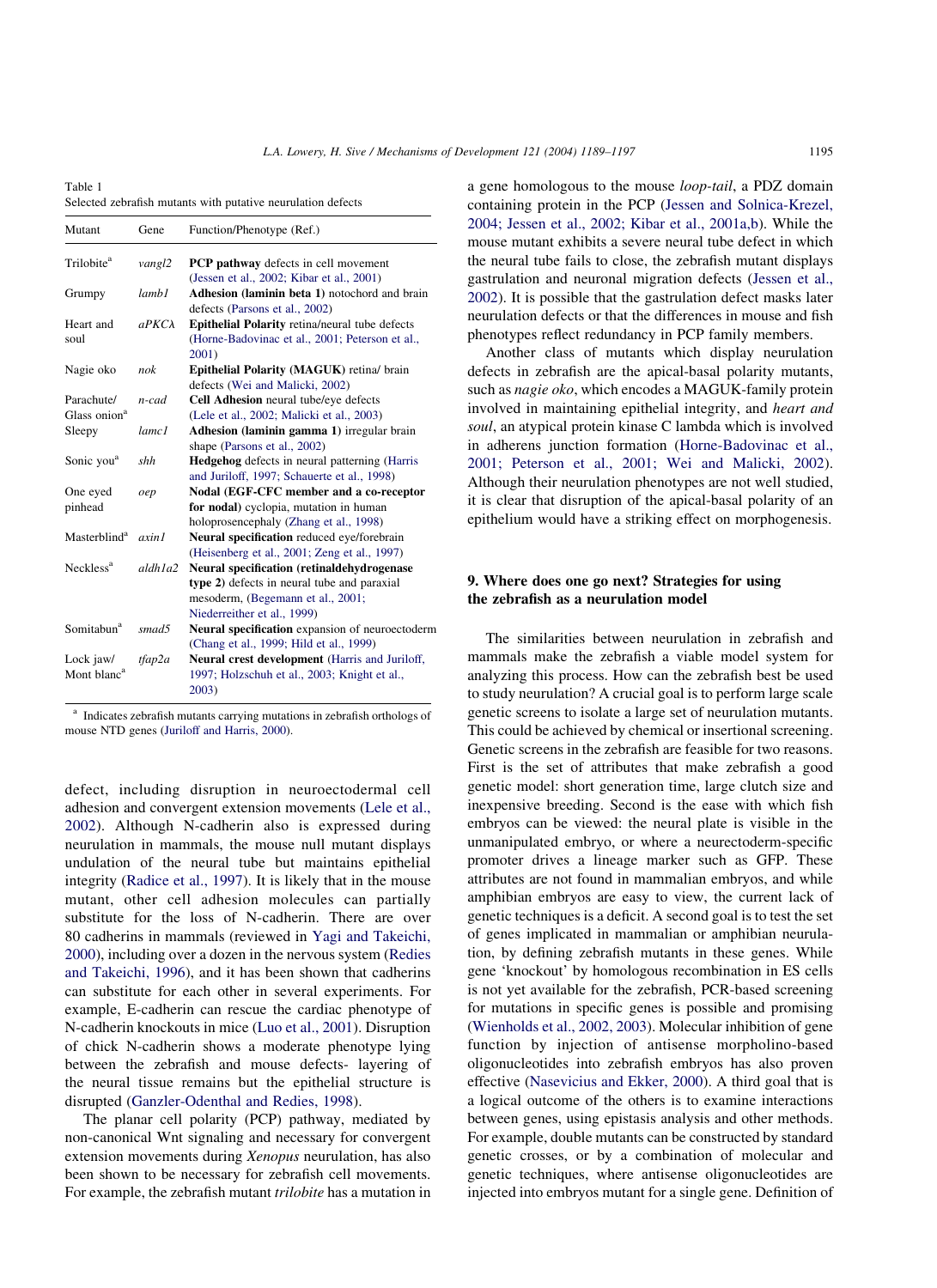<span id="page-7-0"></span>a large, perhaps comprehensive, set of neurulation mutants would be a huge step for the field.

#### 10. Concluding remarks

Several lines of evidence indicate that the zebrafish anterior neural tube, in the spinal cord region, neurulates by a mechanism termed 'primary neurulation' similar to that found in other vertebrates. Variations in primary neurulation are found throughout the vertebrates and zebrafish fall into this spectrum of variation. The zebrafish holds tremendous promise for identification of genes which control neurulation.

#### Acknowledgements

We thank Tom DiCesare and Annemarie Schoen for assistance with the production of figures, and Sive laboratory members for helpful comments on the manuscript. Additional and particular thanks to Lance Davidson for his thoughtful suggestions. Supported by NIH MH059942-04 to HLS. We dedicate this paper to the late Jose Campos-Ortega who was responsible for elegant and pivotal studies of zebrafish neurulation.

#### References

- Aaku-Saraste, E., Hellwig, A., Huttner, W.B., 1996. Loss of occludin and functional tight junctions, but not ZO-1, during neural tube closure remodeling of the neuroepithelium prior to neurogenesis. Dev. Biol. 180, 664–679.
- Begemann, G., Schilling, T.F., Rauch, G.J., Geisler, R., Ingham, P.W., 2001. The zebrafish neckless mutation reveals a requirement for raldh2 in mesodermal signals that pattern the hindbrain. Development 128, 3081–3094.
- Brouns, M.R., Matheson, S.F., Hu, K.Q., Delalle, I., Caviness, V.S., Silver, J., Bronson, R.T., Settleman, J., 2000. The adhesion signaling molecule p190 RhoGAP is required for morphogenetic processes in neural development. Development 127, 4891–4903.
- Catala, M., Teillet, M.A., Le Douarin, N.M., 1995. Organization and development of the tail bud analyzed with the quail-chick chimaera system. Mech. Dev. 51, 51–65.
- Chang, H., Huylebroeck, D., Verschueren, K., Guo, Q., Matzuk, M.M., Zwijsen, A., 1999. Smad5 knockout mice die at mid-gestation due to multiple embryonic and extraembryonic defects. Development 126, 1631–1642.
- Colas, J.F., Schoenwolf, G.C., 2001. Towards a cellular and molecular understanding of neurulation. Dev. Dyn. 221, 117–145.
- Collazo, A., Bronner-Fraser, M., Fraser, S.E., 1993. Vital dye labelling of Xenopus laevis trunk neural crest reveals multipotency and novel pathways of migration. Development 118, 363–376.
- Conklin, E.G., 1932. The embryology of amphioxus. Journal of Morphology 54, 69-151.
- Copp, A.J., Brook, F.A., Estibeiro, J.P., Shum, A.S., Cockroft, D.L., 1990. The embryonic development of mammalian neural tube defects. Prog. Neurobiol. 35, 363–403.
- Copp, A.J., Greene, N.D., Murdoch, J.N., 2003. The genetic basis of mammalian neurulation. Nat. Rev. Genet. 4, 784–793.
- Coucouvanis, E., Martin, G.R., 1995. Signals for death and survival: a twostep mechanism for cavitation in the vertebrate embryo. Cell 83, 279–287.
- Coucouvanis, E., Martin, G.R., 1999. BMP signaling plays a role in visceral endoderm differentiation and cavitation in the early mouse embryo. Development 126, 535–546.
- Criley, B.B., 1969. Analysis of embryonic sources and mechanims of development of posterior levels of chick neural tubes. J. Morphol. 128, 465–501.
- Davidson, L.A., Keller, R.E., 1999. Neural tube closure in Xenopus laevis involves medial migration, directed protrusive activity, cell intercalation and convergent extension. Development 126, 4547–4556.
- Ganzler-Odenthal, S.I., Redies, C., 1998. Blocking N-cadherin function disrupts the epithelial structure of differentiating neural tissue in the embryonic chicken brain. J. Neurosci. 18, 5415–5425.
- Geldmacher-Voss, B., Reugels, A.M., Pauls, S., Campos-Ortega, J.A., 2003. A 90 degrees rotation of the mitotic spindle changes the orientation of mitoses of zebrafish neuroepithelial cells. Development 130, 3767–3780.
- Ginsburg, A., Dettlaff, T.A., 1991. The Russian sturgeon Acipenser guldenstadti. In: Vassetzky, S.G., (Ed.), Animal Species for Development Studies, vol. 2. Consultants Bureau, New York, NY, pp. 15–66.
- Griffith, C.M., Wiley, M.J., Sanders, E.J., 1992. The vertebrate tail bud: three germ layers from one tissue. Anat. Embryol. (Berl) 185, 101–113.
- Griffith, M., 1997. Midkine and secondary neurulation. Teratology 55, 213–223.
- Haigo, S.L., Hildebrand, J.D., Harland, R.M., Wallingford, J.B., 2003. Shroom induces apical constriction and is required for hingepoint formation during neural tube closure. Curr. Biol. 13, 2125–2137.
- Handrigan, G.R., 2003. Concordia discors: duality in the origin of the vertebrate tail. J. Anat. 202, 255–267.
- Harris, M.J., Juriloff, D.M., 1997. Genetic landmarks for defects in mouse neural tube closure. Teratology 56, 177–187.
- Heisenberg, C.P., Houart, C., Take-Uchi, M., Rauch, G.J., Young, N., Coutinho, P., et al., 2001. A mutation in the Gsk3-binding domain of zebrafish Masterblind/Axin1 leads to a fate transformation of telencephalon and eyes to diencephalon. Genes Dev. 15, 1427–1434.
- Hild, M., Dick, A., Rauch, G.J., Meier, A., Bouwmeester, T., Haffter, P., Hammerschmidt, M., 1999. The smad5 mutation somitabun blocks Bmp2b signaling during early dorsoventral patterning of the zebrafish embryo. Development 126, 2149–2159.
- Holland, N.D., Panganiban, G., Henyey, E.L., Holland, L.Z., 1996. Sequence and developmental expression of AmphiDll, an amphioxus Distal-less gene transcribed in the ectoderm, epidermis and nervous system: insights into evolution of craniate forebrain and neural crest. Development 122, 2911–2920.
- Holmberg, J., Clarke, D.L., Frisen, J., 2000. Regulation of repulsion versus adhesion by different splice forms of an Eph receptor. Nature 408, 203–206.
- Holmdahl, D., 1932. Die zweifache Bildungsweise des zentralen Nervensystems bei den Wirbeltieren. Eine formgeschinchtliche und materialgeschichtliche Analyse. Wilhelm Roux' Arch Entwicklungsmech Org 129, 206–254.
- Holzschuh, J., Barrallo-Gimeno, A., Ettl, A.K., Durr, K., Knapik, E.W., Driever, W., 2003. Noradrenergic neurons in the zebrafish hindbrain are induced by retinoic acid and require tfap2a for expression of the neurotransmitter phenotype. Development 130, 5741–5754.
- Horne-Badovinac, S., Lin, D., Waldron, S., Schwarz, M., Mbamalu, G., Pawson, T., et al., 2001. Positional cloning of heart and soul reveals multiple roles for PKC lambda in zebrafish organogenesis. Curr. Biol. 11, 1492–1502.
- Jessen, J.R., Solnica-Krezel, L., 2004. Identification and developmental expression pattern of van gogh-like 1, a second zebrafish strabismus homologue. Gene Expr. Patterns 4, 339–344.
- Jessen, J.R., Topczewski, J., Bingham, S., Sepich, D.S., Marlow, F., Chandrasekhar, A., Solnica-Krezel, L., 2002. Zebrafish trilobite